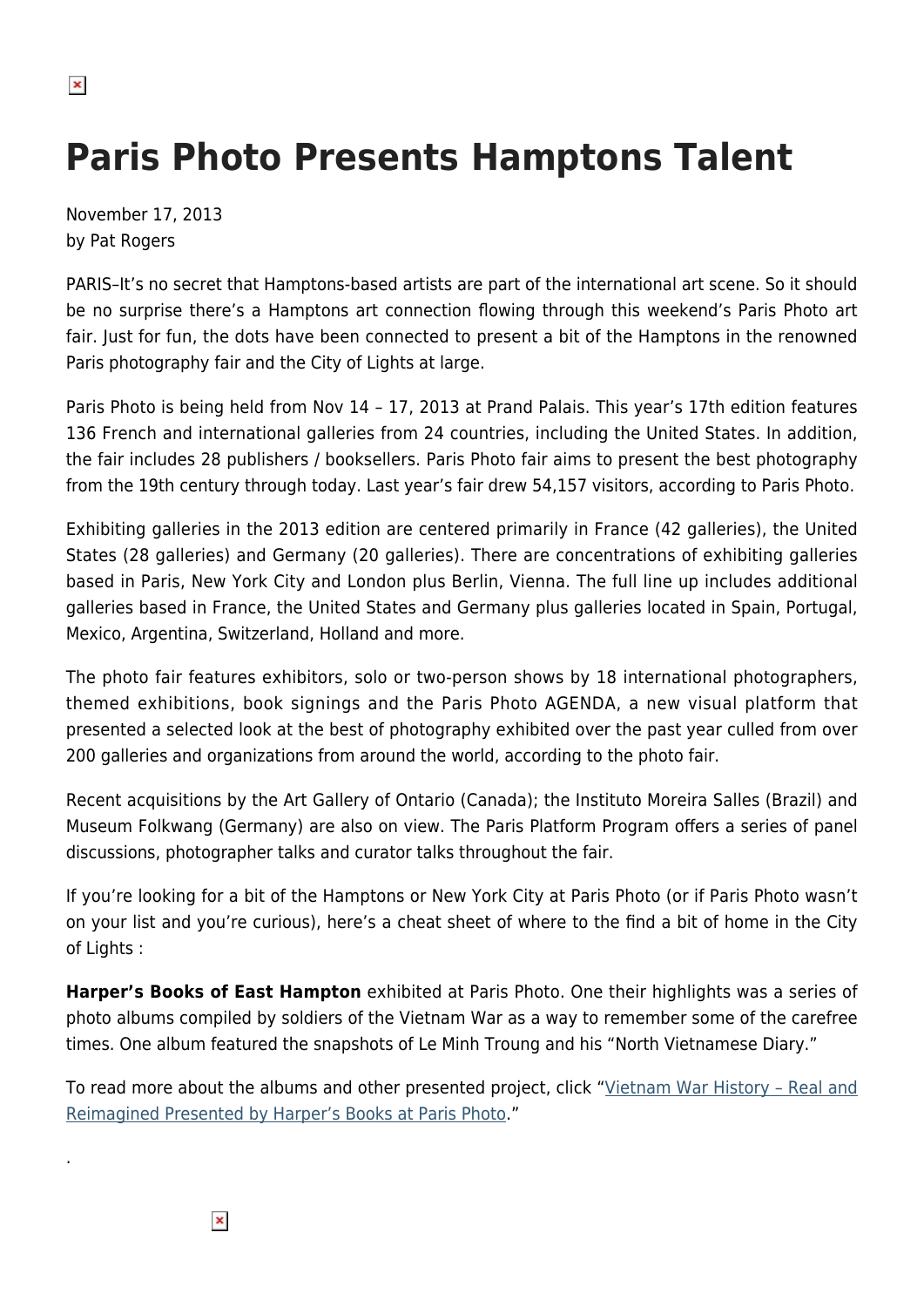East Hampton photographer **Mary Ellen Bartley** exhibits her photography for the first time at Paris Photo. **Yancey Richardson Gallery** of New York City (Chelsea) presents works from Bartley's Paperback series. The gallery also exhibited works by Ed Ruscha, Vik Muniz, Alex Prager, Andrew Moore and others.

Closer to home, Bartley's work is included in a group show at The Drawing Room. Presented there are selections from her Sea Change series. In the Hamptons, Bartley has exhibited works at the Parish Art Museum and Guild Hall Museum and has won recognition from both museums for her work.

> $\pmb{\times}$ "Untitled 49" by Mary Ellen Bartley, 2010. From the Paperback series. Exhibited with Yancey Richardson Gallery at Paris Photo.

## $\pmb{\times}$

.

.

.

.

.

"Untitled 1" by Mary Ellen Bartley, 2009. From the Paperback series. Exhibited with Yancey Richardson Gallery at Paris Photo.

Cheim & Read presented works by **Lynda Benglis** and **Andy Warhol. Benglis** has lived and worked in East Hampton, at least part-time, since the 80s. Her work was the subject of a solo show at Guild Hall Museum in 1999 immediately followed by a two-person show with Joe Zucker.

At the Parrish, Benglis was included in the 1999 juried exhibit "North Fork / South Fork East End Art Now". Her work is part of the Parrish's permanent collection. Benglis is a gallery artist at Cheim & Read.

At Paris Photo, Cheim & Read also exhibits Andy Warhol (owned a house in Montuak) and works by additional gallery artists including Diane Arbus, William Eggleston, Adam Fuss, Jenny Holzer, McDermott & McGough, Jack Pierson and Man Ray.